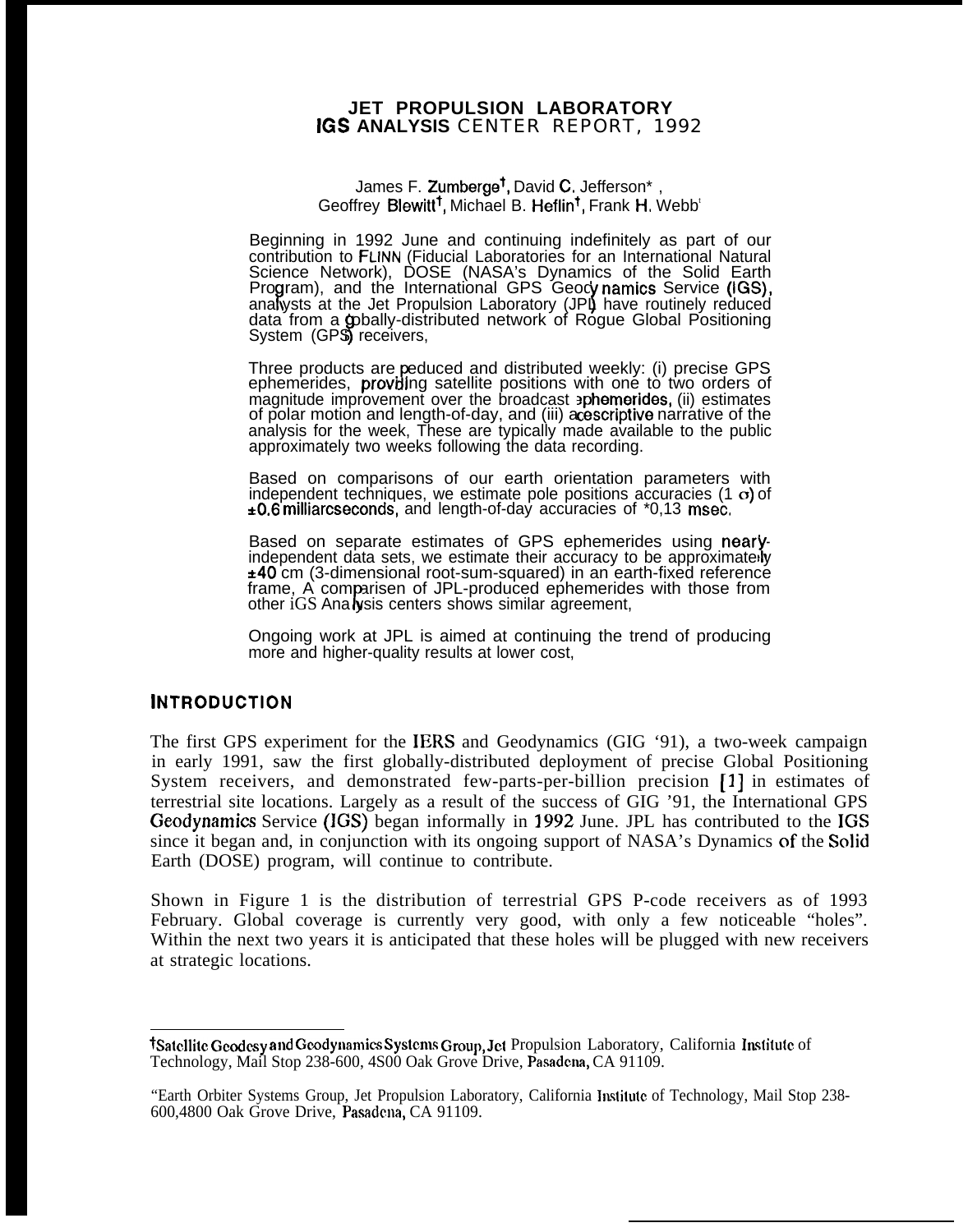Figure 2 summarizes the steadily increasing number of stations and satellites beginning in early 1992 and continuing to the present, One can speculate on whether the trend will continue, but currently the data volume, as measured by stations **<sup>x</sup>**satellites, doubles in just over a year!

Described in this paper are the analysis procedures used at JPL, the resulting products, and their estimated accuracies, We conclude with a brief look at JPL's plans for improving the efficiency and quality of its analyses,

## PROCEDURE AND PRODUCTS

Figure 3 gives a simplified overview of the routine procedure. JPL's GPS Networks Operations (GNO) Group retrieves data from the global network, organizes them by time and site, converts them to the Rinex format, and makes them available for analysts,

Once it is determined that sufficient data are available for a given day, a file like that shown in Figure 4 is created. Such a file specifies what data are to be used in the day's analysis, as well as specific sites or GPS satellites from which data should be deleted or deweighted, due to known problems.

Based on input from this file, a daily script that runs several programs is launched, requiring a total of approximately 19 hours of cpu time on a 17-Mflop Unix workstation when data from 30 stations and 20 satellites are included, When completed, the daily analysis results in estimates for earth orientation, GPS satellite ephemerides, and location of terrestrial sites.

Each day is processed separately using the 24 hours of the UTC day plus the last 3 hours of the previous day and first 3 hours of the following day. Normal points are formed every 10 minutes, The data types are the undifferenced ionosphere-free phase and pseudorange, with assumed noise of 5 mm and 50 cm, respectively.

The GPS satellite motion is modeled as a 9-parameter epoch state vector which includes three-dimensional position, velocity, and solar radiation pressure. Additional parameters allow the solar radiation pressure to vary in a stochastic way about its average value. The noise model for this variation is Gauss-Markov with a 4-hour time constant and 10% standard deviation, Especially during periods when a satellite is in the Earth's shadow, the extra variation allows significantly better modeling of its motion.

The nominal value of the Earth's pole position is that of the IERS Bulletin B predicts, and its deviation from that nominal is modeled as a linear function of time. The deviation of UTIR– UTC from the nominal (again, lERS Bulletin B predicts) is also assumed to be linear with time, but in this case only the rate is estimated. This rate is the negative of length of day (LODR).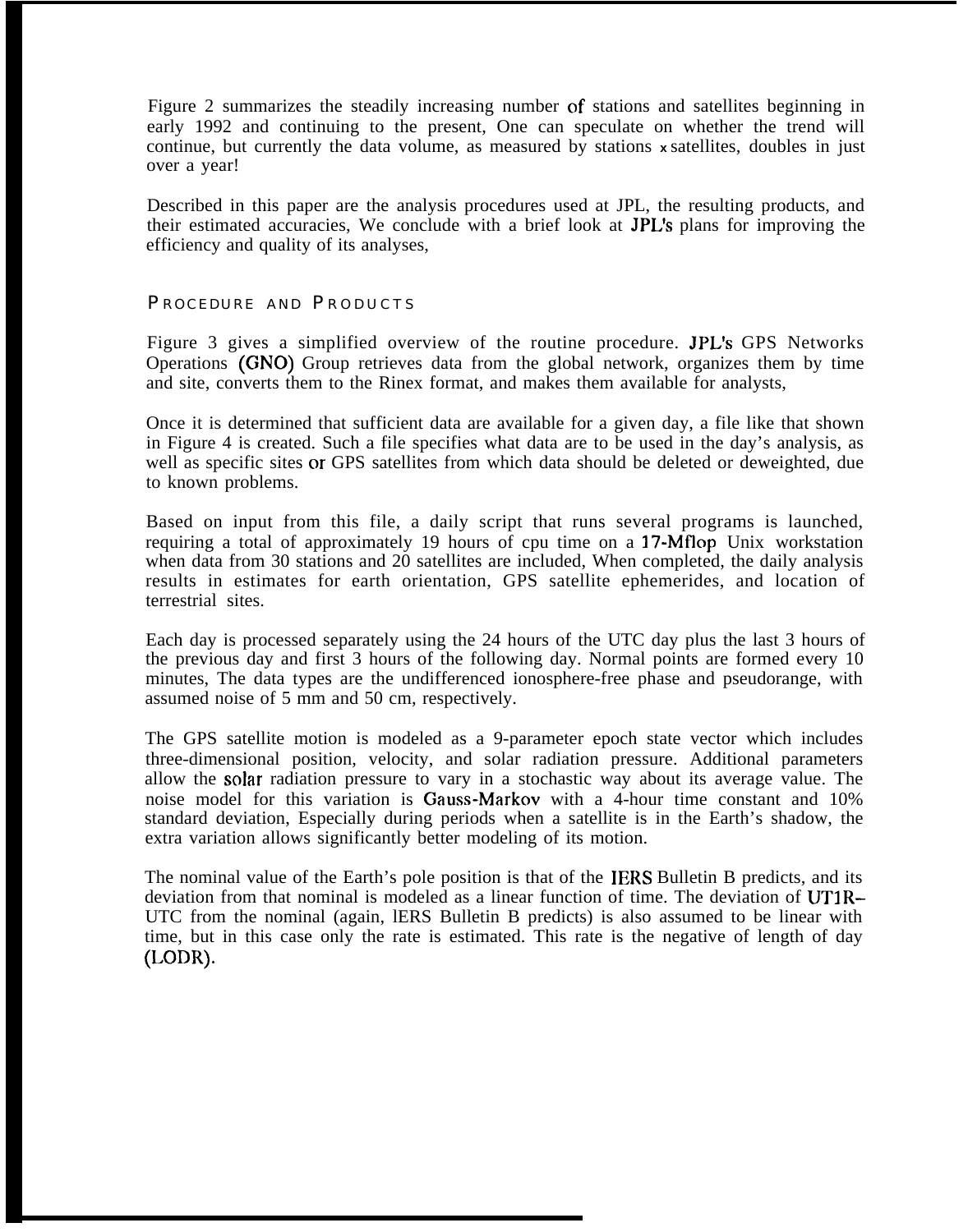

Figure **1** Distribution of lcrrcstrial GPS rcccivcrs used in the daily analyses. The dotted lines represent contours of the distance-to-nearest-site function. The contour interval is 1000 km.



**Figure** 2 The number of satellites times the number of stations used in daily analyses beginning early 1992. At the current rate, the data volume doubles in a little over 1 year.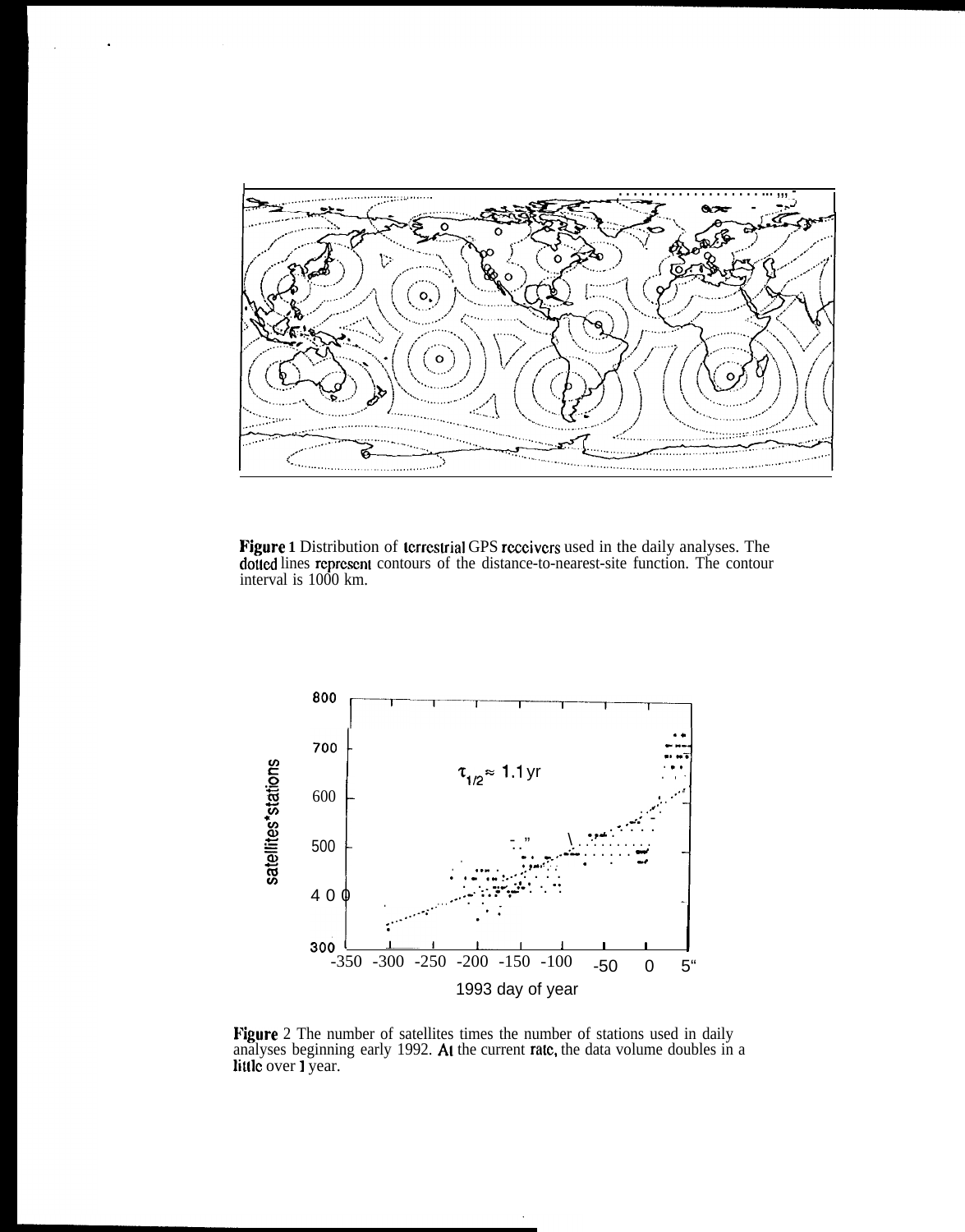

.



| seteny RUNDIR |                  | $\sqrt{u}$ sr $3/d$ jeff                      | # run directory           |
|---------------|------------------|-----------------------------------------------|---------------------------|
|               | seteny TEMPLATES | ~ifz/Flinn                                    | # template directory      |
| set           | SRCE             | (//net/logos/rinex/net/apu/usr1/djeff/xrinex) |                           |
| seteny DEST   |                  | /net/apu/usr3/jfz/hold                        | # output files            |
|               | seteny YYMMMDD   | $93$ feb $14$                                 | # day of analysis         |
|               | setenv YYMMMDDa  | $13 - FEB - 1993$                             | # for tp nml start        |
|               | set.env YYMMMDDb | $15 - FEB - 1993$                             | # for tp nml end          |
| seteny YES    |                  | 044                                           | # yesterday               |
| seteny DOY    |                  | 045                                           | # today                   |
| setenv 10M    |                  | 046                                           | # tomorrow                |
|               | seteny 01 START  | $'13-FEB-199311:00:00'$                       | # oi file start           |
| seteny OI END |                  | $'15-FEB-1993$ $13:00:00'$                    | # oi file end             |
|               | setenv DT START  | $'13 - FEB - 199321:00:00'$                   | #.rnx file start          |
|               | seteny DT END    | $'15-FEB-199303:00:00'$                       | #.rnx file end            |
|               | seteny INTERVAL  | 600                                           | # IO-minute data interval |
| set           | $DELOMs =$       |                                               | # delete transmitters     |
|               | set. DELQMg =    | ( JPIJ JPLI MCMU WEST )                       | # delete receivers        |
| set           | $DEWG$ 's =      | (GPSO8)                                       | # deweight transmitters   |
|               | $set$ DEWGTq =   | ( CASA)                                       | # deweight receivers      |
| set           | SCINOs =         | 100.0                                         | # dwgt xmtr scale factor  |
|               |                  | seteny MAP_ START '13-FEB-1993 11:59:52.0000' | # mapping interval, start |
|               | setenv MAP END   | $'15-FEB-199311:44:52.0000'$                  | # mapping interval, end   |
|               | seteny RATEPOCH  | $'14 - FEB - 1993$ $11:59:52.0000$            | #epoch for rate estimate  |
|               | seteny SITEPOCH  | '1993 02'                                     | #epoch for site locations |
|               |                  |                                               |                           |

Figure 4 Example of file used to control analysis of a given day,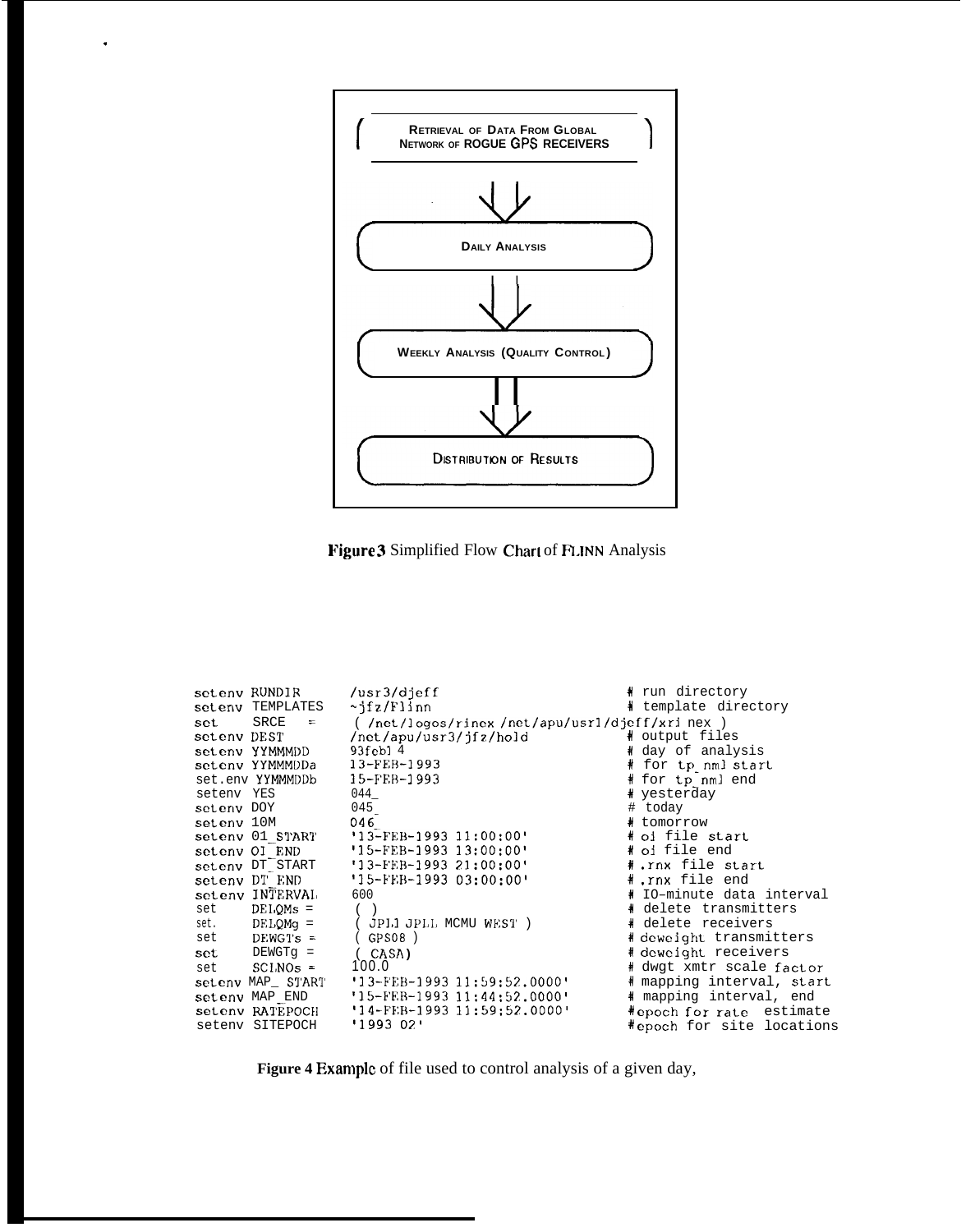The terrestrial sites include eight which are assumed to be at known locations, These are Algonquin Park, Ontario, Canada; Fairbanks, Alaska, U. S.; Hartebeesthoek, South Africa; Kokee Park, Hawaii, U. S.; Madrid, Spain; Santiago, Chile; Tromso, Norway, and Yaragadee, Australia, The fixed values are updated at the beginning of each month to allow site velocities from ITRF91 (IGS mail message 90).

Location of other terrestrial sites are solved for every day,

The operational cycle is one week, during which seven daily analyses are completed, Together with the result from Saturday of the previous week and Sunday of the following week, these are used in quality control,

The three dimensional root-sum square orbit overlap Q for a given satellite and day is defined as

$$
Q^{2} \equiv \sum_{t} |X(t) - X_{-}(t)|^{2} + \sum_{t} |X(t) - X_{+}(t)|^{2}, \qquad [1]
$$

where  $X(t)$ ,  $X(t)$ , and  $X_+(t)$  are, respectively, the vector estimates of the satellite's position at time t using data from the current, previous, and subsequent days, In the first sum, t covers the first three hours of the current day, while in the second sum it covers the last three hours, for a six-hour total overlap with adjacent days,

Four files are produced and distributed weekly, with naming convention **jpl** 0WWW7, where www is the GPS week and 7 indicates the results are for the entire week. The files are distinguished by their extension, .  $\mathbf{sum}$  for a narrative summary, .  $\mathbf{sp1}$  or .  $\mathbf{S}_n$  or GPS ephemerides [2,3], and . **e rp** for Earth orientation,

## **RESULTS**

## Earth O lentation

Shown in Figure 5 are the Earth orientation results, A discontinuity at 1992 days 200-201 (July 18-1 9) is a consequence of the change in fiducial strategy which went from three (Fairbanks, Algonquin, and Madrid) fixed sites to the eight described earlier. From July 19 through the end of 1992, excluding some days during which anti-spoofing was in effect, the average difference between JPL's pole position measurements and those from the IERS Bulletin B Final values is about 0.8 mas for X and 1.2 mas for Y, with standard deviations of about 0.6 mas for both X and Y.

Although GPS measurements are almost completely insensitive to  $UTIR-UTC$ , they are sensitive to its time derivative, essentially the Earth's spin rate. With  $T \equiv 1$  day, the quantity

$$
LODR \equiv -T: (UT 1R-UTC), \qquad [2]
$$

is the conventional measure of this spin rate. We began including daily estimates of LODR beginning with GPS week 660 (1992 August 30). Shown at the bottom of Figure 5 are our daily estimates of LODR and a smooth curve which represents the negative derivative of the **IERS** Bulletin B Final values of UT1 R-UTC, Excluding a few  $3\sigma$  outliers, the agreement is approximately  $0.13$  msec,  $1\sigma$ , with a negligible bias,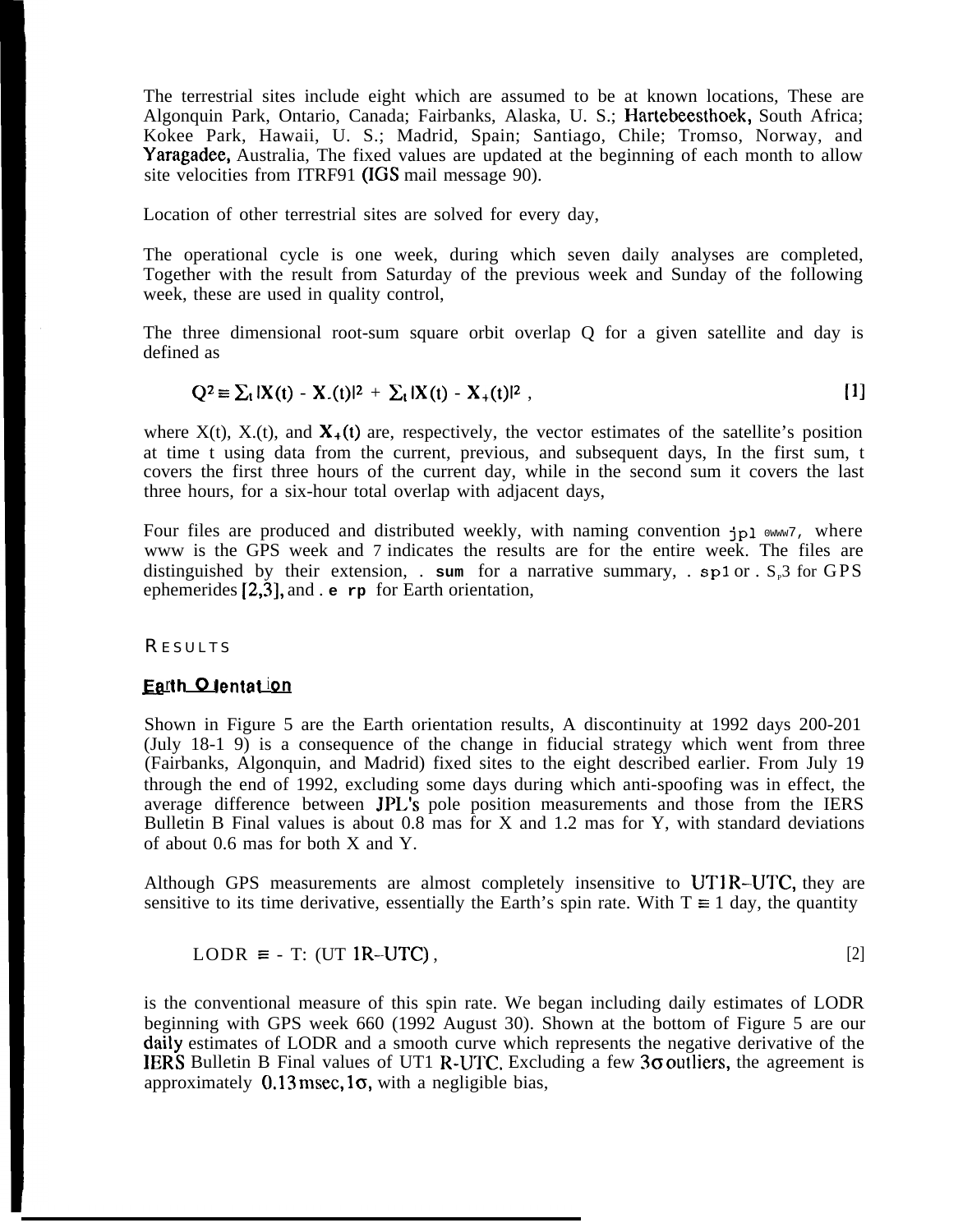Because the daily estimates of LODR are independent, an integration of them to recover UT1 R–UTC (given some initial starting value) would exhibit random-walk behavior, so some method is required to prevent the walk from wandering too far away. We are currently investigating the forward-running filter

UT1 R-UTC(t+T) = 
$$
\alpha
$$
 A +(1 -a) [UT1 R-UTC(t) + LODR(t+T/2)], [3]

where A is a separate estimate of UT 1 R–UTC(t+T) and  $\alpha$  is a free parameter, (We continue to use  $T \equiv 1$  day.) The parameter  $\alpha$  should be small enough so that the resulting UT1 R-UTC series will exhibit a time variation consistent with the daily GPS-measured LODR values, and only just large enough to suppress large random-walk excursions, A reasonable choice for A is the most-recent IERS Bulletin B *Final* value of UT IR-UTC (typically 30- to 60 days old), incremented to the present by the daily GPS measurements of LODR. In the near future we intend to include the results of such a procedure in our . **erp** files. We expect the resulting series to be consistent with the IERS Bulletin B Final values to within a few msec or better, and will be available several weeks earlier,

## *GPS* SatelLite Ephemerides

Shown in Figure 6 is a histogram of the quantity Q defined in [1] above, for all satellites and days from GPS week 666 through 684 (1992 Ott 11 – 1993 Feb 20; we began 30-hour daily arcs with stochastic solar radiation pressure on Ott 11). The median value is 40 cm, Using this as a measure of orbit accuracy, the precise ephemerides are more than an order or magnitude better than the broadcast ones,

Another indication of orbit quality is shown in Figure 7. Based on "Orbit Comparison" results published in IGS Reports and covering GPS weeks **660** through 682 (1992 August 30 – 1993 Feb 06), we show the comparison between JPL-produced ephemerides and those produced by the Center for Orbit Determination in Europe (CODE). Histograms for the rotation, translation, and scale indicate how much these need to be adjusted to bring into alignment the JPL and CODE coordinate systems. Once this is done, the satellite position estimates differ by amounts indicated in the 3drss histogram. The median value is 39 cm, remarkably consistent with the distribution of Q.

# EPOCH '92

The Epoch '92 period, 1992 July 26 – August 8, occurred when our estimation strategy had not matured to its current state. These days were reprocessed in early 1993 with the current estimation strategy. The results are on JPL's **bodhi** distribution computer, and will be available also on the Crystal Dynamics Data information System at Goddard Space Flight Center.

Figure 8 shows histograms similar to Figure 6. The dotted line is the original result for the Epoch '92 period, while the solid line is a histogram of the same quantity after reprocessing. The improvement is clear.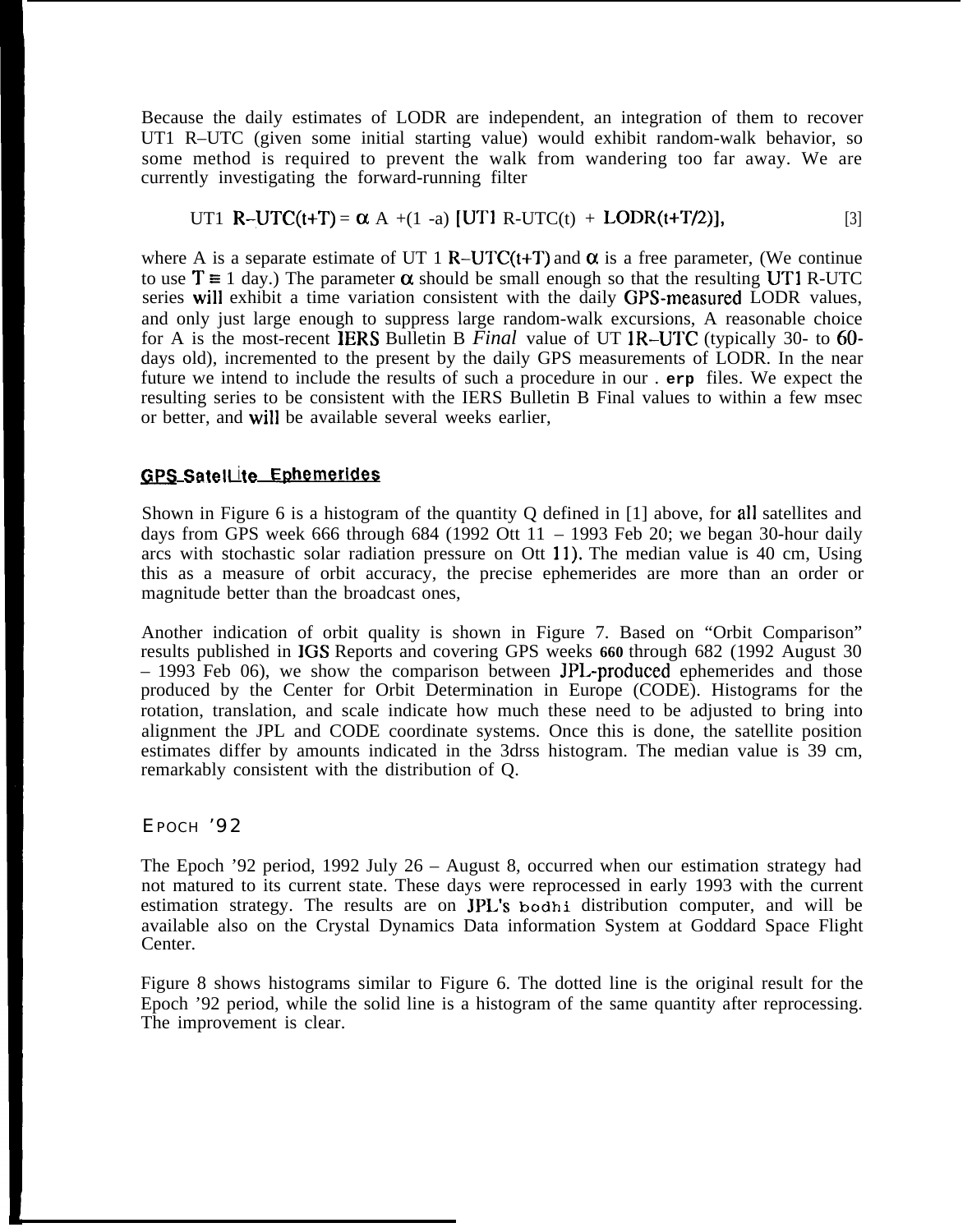

**Figure** 5 GPS estimates of Earth orientation parameters compared with IERS Bulletin B Final Values, For pole position, the values shown  $(AX \text{ and } AY)$  arc the GPS measurement minus the IERS values, and the error bars reflect the formal uncertainty in the GPS mcasurements. For LODR, the solid line indicates the negative time derivative of the IERS value of UT 1R-UTC, and the points indicate the GPS measurements and formal unccrtaintics,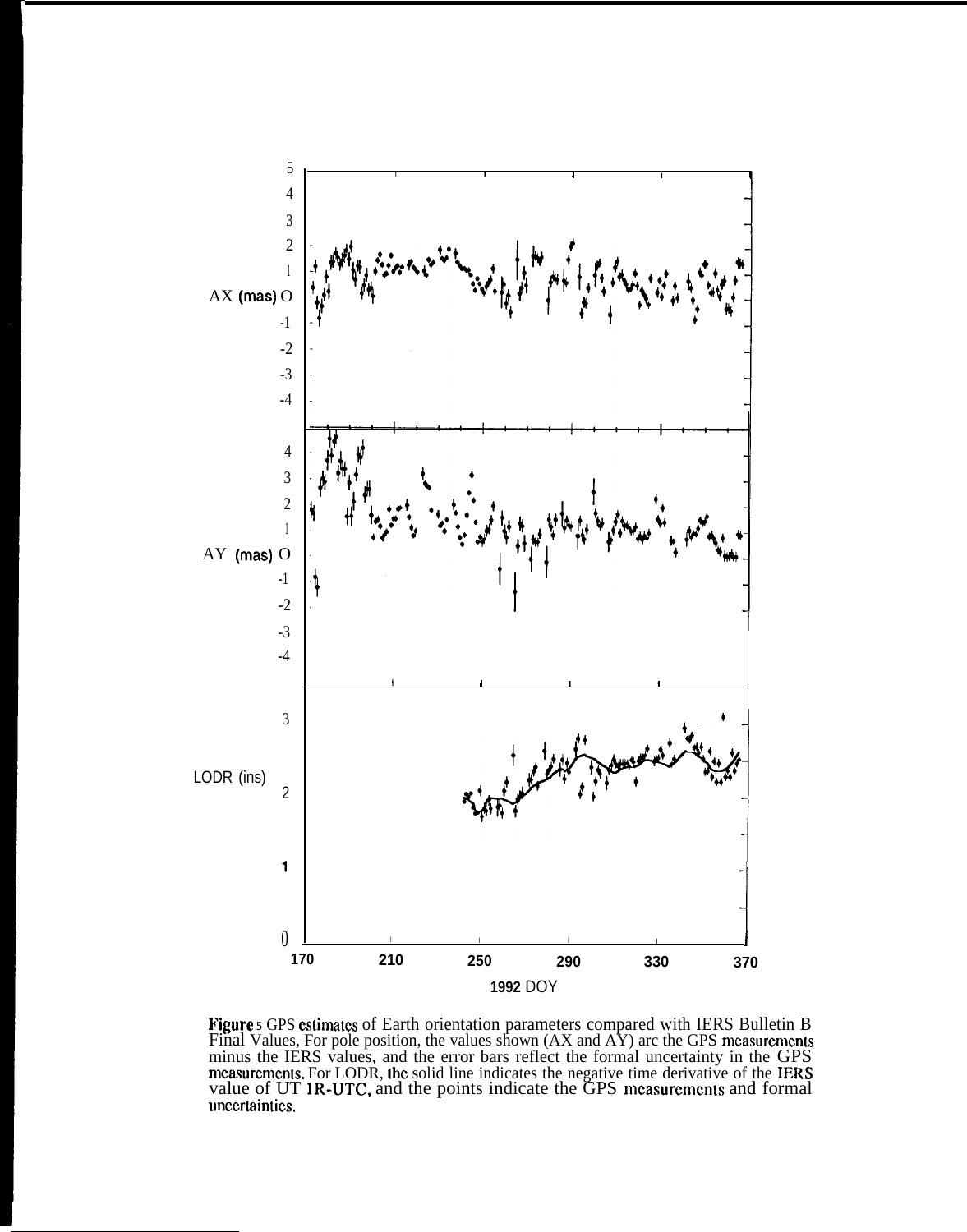

Figure 6 Quality of GPS ephemerides based on the degree to which ephemerides from adjacent days agree near midnight. The median value is 40 cm.



Figure 7 Comparison of JPL-produced GPS cphcmcridcs with those from the Center for Orbit Determination in Europe.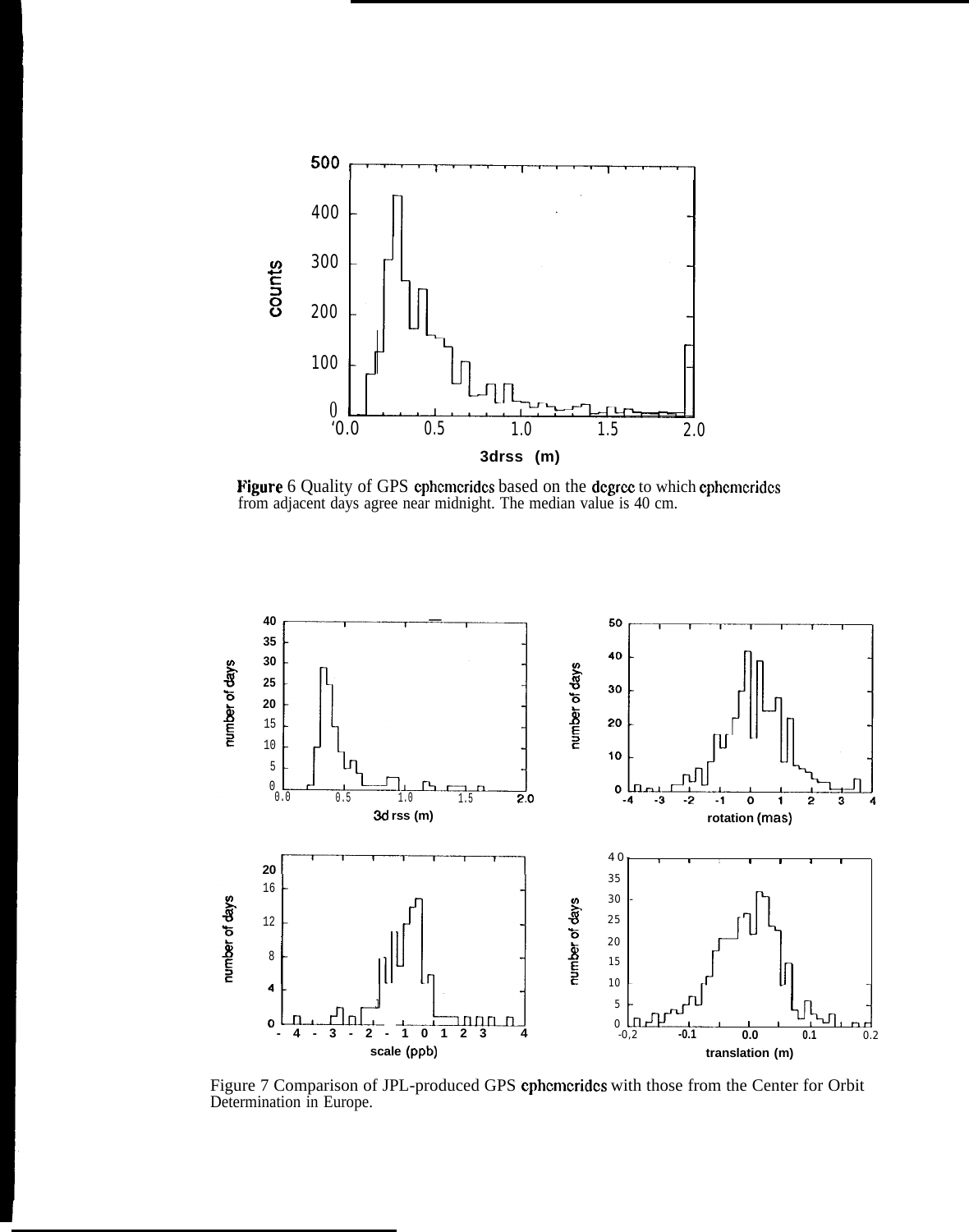

Figure **8** Improvement in orbit repeatability for the Epoch '92 period (1992 July  $26 -$  August 8). The dotted line indicates the original result, and the solid line indicates the result after rc-processing with the current estimation strategy.

#### CONCLUSIONS AND FUTURE PROSPECTS

Since the first half of 1992, JPL has made regular contributions to the IGS, consisting of precise GPS orbits and Earth orientation results. We expect to continue these contributions.

Accuracies are currently estimated to be a few tens of cm for GPS orbits, about half a milliarcsec for pole position, and a bit over 0.1 msec for LODR,

Accuracies of all quantities may improve significantly once we start resolving carrier phase bias ambiguities [4], which should begin sometime this calendar year (the current limit is computing resources). Quality control will be enhanced by daily monitoring of several regional baselines,

A number of weekends during 1992 saw implementation of Anti-spoofing (AS). Only recently has the Rogue receiver software been upgraded to handle AS data, Since the upgrade, AS has been processed successfully, although with somewhat degraded accuracies, Analysts at JPL will be investigating modifications of the nominal strategy to better accommodate AS data,

As was shown earlier in Figure 2, the quantity of data has steadily increased, and will probably continue to increase in the near future, because of both more satellites and more receivers. So that the computational burden remains tractable, we may need to process a select number of stations to fix orbits, and then use fixed orbits for the remaining stations,